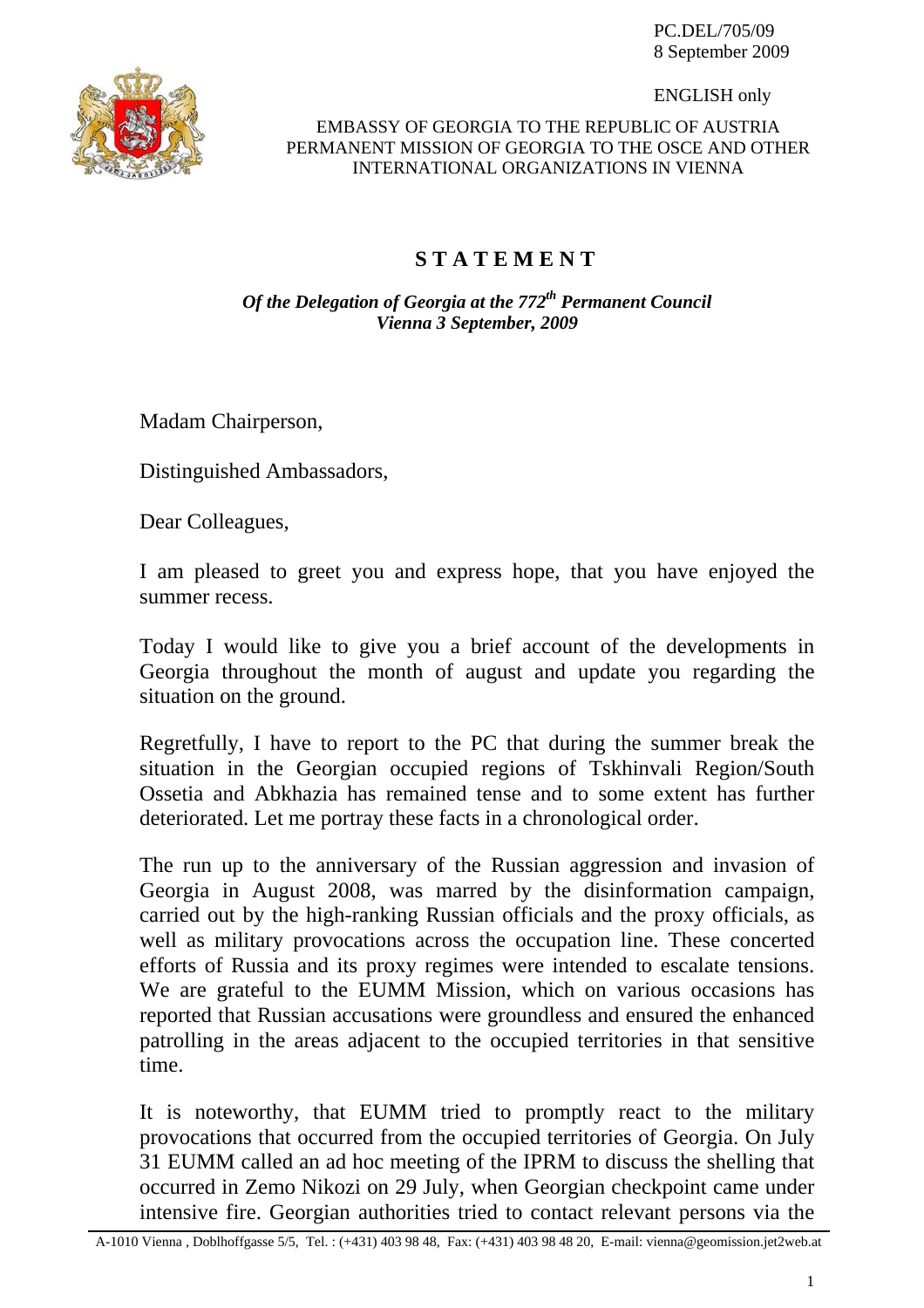hotline, agreed during the IPRM, however those efforts proved to be futile. Against this background, on July 30 in this very hall Russian Ambassador accused Georgia of instigating fire and ignored the ad hoc meeting of the IPRM in Ergneti. Later, during the IPRM meeting in Dvani on August 14 Ossetians acknowledged to have opened the fire.

The August 2009 was marked by frequent visits of the Russian highest officials to the occupied zones. On the anniversary of the August 12 Ceasefire agreement, in violation of the Georgian state borders, without prior consent of the Georgian Authorities, Putin visited the occupied territories of Abkhazia. We highly appreciate the reaction of the international community to the above mentioned visit, as well as to the visit of President Medvedev to Tskhinvali Region/South Ossetia on July 13, 2009.

I would like to draw your particular attention to a very alarming instance that happened on the same date. On august 12, 2009 Special Representative of the Chairman-in-Office, Ambassador Charalampos Christopuolos was denied access to the territory of Tskhinvali region. Such approach points clearly to Moscow's attitude to international organizations and its international commitments as such.

Madam Chairperson,

As the anniversary of the illegal, unilateral recognition by Russia of Georgia's occupied territories on August 26, 2008 approached, another wave of gross violations of international norms and principles unleashed.

The Russian Ministry of Natural Resources and Ecology, prepared a draft resolution of the Government of the Russian Federation on the organization of biospheric polygon of Tabard's national biosphere reserve', envisaging building an ecological corridor in the North Caucasus, which, according to this document, will contain within one zone the internationally famed biosphere reserves of the Caucasus and Tabard, as well as Sochi and Dauti federal reserves and Ritsa and Kodori National Parks of Abkhazia, Georgia. This is another demonstration, that Georgian national resources in the occupied territories are being stolen under the supervision of Russian occupation troops. Moreover, in complete disregard for the requirements of ecological safety, the construction of Sochi Olympic facilities is paralleled by the extraction of inert materials and destruction of forests, which may wreak ecological disaster in the Black Sea region.

On 24 August 2009, leader of the proxy regime in Sokhumi voiced the decision to transfer the right to operate the Abkhaz section of the Georgian railways to the Russian Railways. Clearly, with the goal of transporting the stolen resources Moscow now tries to seize the Abkhaz section of the Georgian railways.